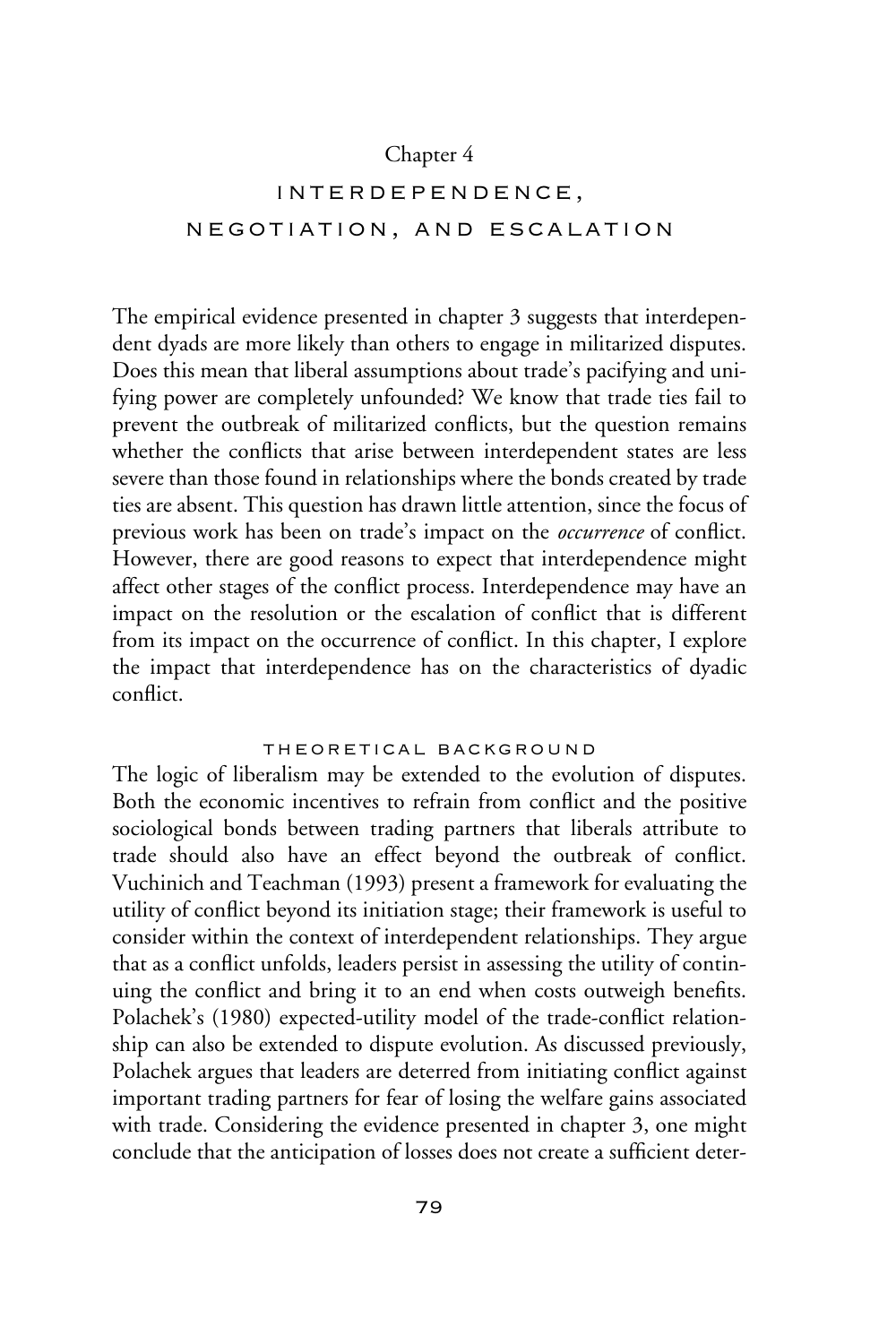rent to conflict initiation. Yet, the actual realization of these trade-related losses may prove to have a strong influence on decisions to terminate conflicts rapidly and to prevent them from escalating. Thus, among the costs of continuing a conflict, a leader might consider the mounting economic hardships associated with harming an important trading relationship and thus be motivated to bring the conflict to an end. Barbieri and Bremer (1998) provide evidence that dyads with high levels of trade experience shorter disputes than dyads with less extensive trade ties.

In addition to the economic incentives hypothesized to motivate leaders to terminate conflicts before they escalate, liberals suggest that interdependent actors have an enhanced ability to settle conflicts nonviolently and that extensive linkages (including but not limited to trade) facilitate the creation of mechanisms conducive for achieving the peaceful resolution of conflicts. This should prevent interdependent states from engaging in any form of conflict. Yet, we know that such conflicts occur. Still, if liberal predictions about trade's pacifying power are at all correct, I would expect that at a minimum interdependent dyads should be better able than other dyads to negotiate a settlement to conflicts that break out and to prevent them from escalating. Disputes among interdependent dyads should be less intense than those experienced in other relationships.

The question remains, are conflicts between interdependent dyads really less intense than those found in other relationships? Psychological and sociological theories offer conflicting interpretations about the nature of conflict in interdependent relationships. The expansion of social bonds may at times facilitate conflict resolution (Rubin, Pruitt, and Kim 1994). On the other hand, there is evidence that when conflicts do arise between interdependent actors they may be more intense than those found in other relationships. In thinking about why this might be the case, we can consider alternative forms of relationships in which actors have much in common, experience high levels of interaction, and are intimately connected by a web of linkages. As discussed earlier, civil wars and family and marital violence illuminate the potential for intense conflict in interdependent relations. While primarily concerned with interpersonal relations, the expanding interdisciplinary research on close relationships identifies the dynamics of such relations and the potential for actors who are intimately connected to experience intense conflict (Bercheid et al. 1989; Hendrick 1989). This literature is useful to consider within the context of interdependent relationships between states.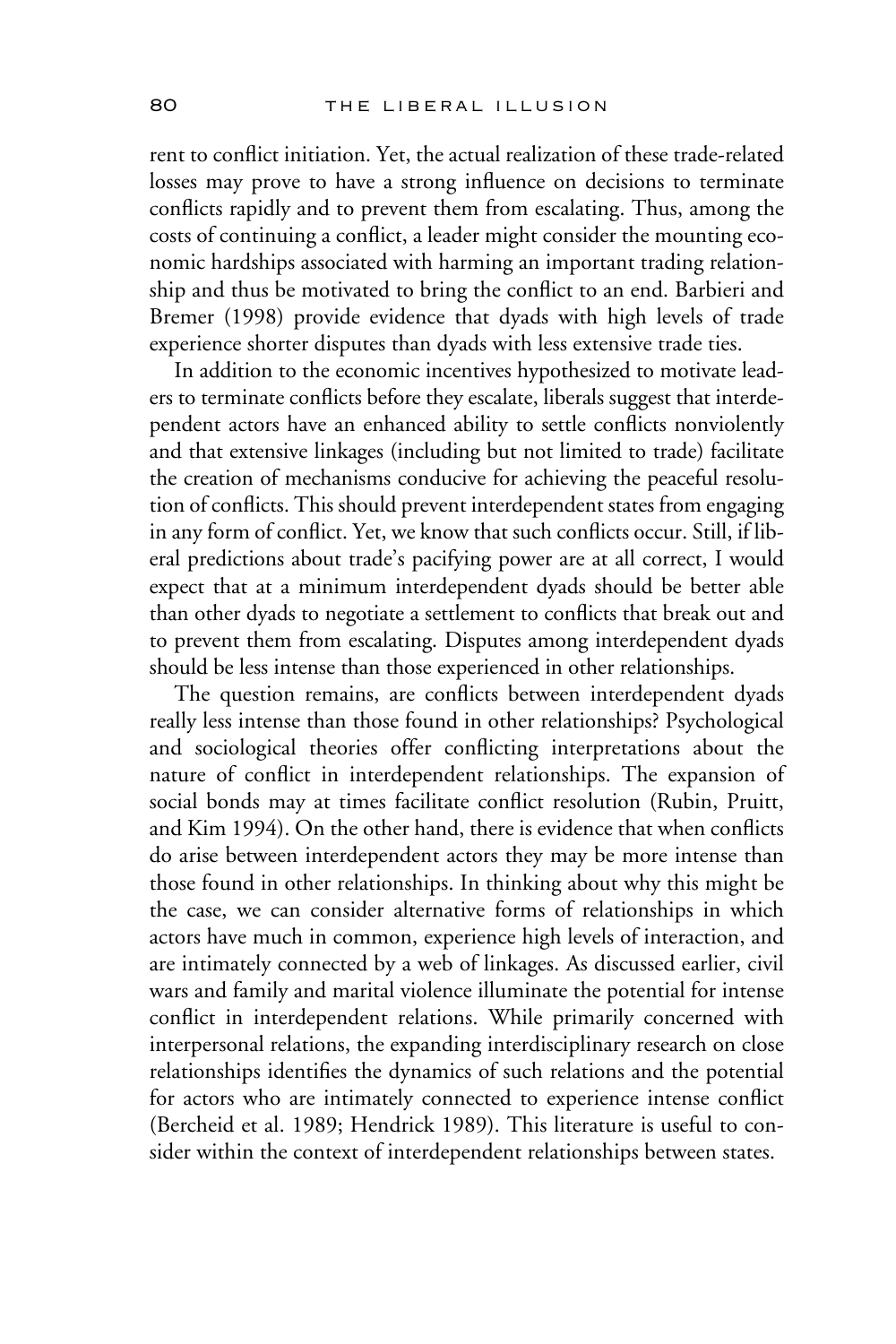Many of the theories concerning close relationships have their roots in the work of Freud (1938, 370; 1948, 54, 55), and his conception of ambivalence in intimate relations (Coser 1956, 61–62, esp. fn. 60–62). Freud argues that within close relationships it is natural for an individual to develop hostility toward those individuals with whom he or she is intimately involved, such as family members or marital relations. In the interest of preserving peace in close relationships, individuals have a tendency to suppress their hostilities. However, feelings of love and hate may be commingled in intimate relations. When conflicts do erupt within intimate relations, they are more likely to be more intense in nature than conflicts found between actors with limited bonds. The issue serving as the catalyst for any particular conflict may have little surface connection to the overall source of tension in a given relationship. Still, in close relationships the conflict that results may incorporate the hostile feelings originating from other issues. If we apply this dynamic to interstate relations, one might argue that important trade partners should suppress their hostilities about issues such as the distribution of gains from trade. Yet, if a conflict does erupt over trade or other issues, pent-up hostilities may be unleashed, leading to more violent confrontations than would exist in a conflict between less interdependent states.

Interdependent relations tend to exhibit the competing forces of cooperation and conflict, analogous to the love-hate relationships described by Freud and others. Simmel's (1955) and Coser's (1956) assessments of interpersonal and intergroup relations provide clues about why conflicts that erupt among interdependent states might be more intense than those conflicts found among less interdependent states. In interpersonal relationships, the intensity of conflict is directly related to the emotional investment in the relationship. In a similar way, one could argue that the more states become involved and dependent upon each other, the greater potential for hostilities to arise over a host of issues and the more intense those conflicts will be. Coser explains:

Conflict is more passionate and more radical when it arises out of close relationships. The coexistence of union and opposition in such relations makes for the peculiar sharpness of conflict. Enmity calls forth deeper and more violent reactions, the greater the involvement of the parties among whom it originates. (1956, 71)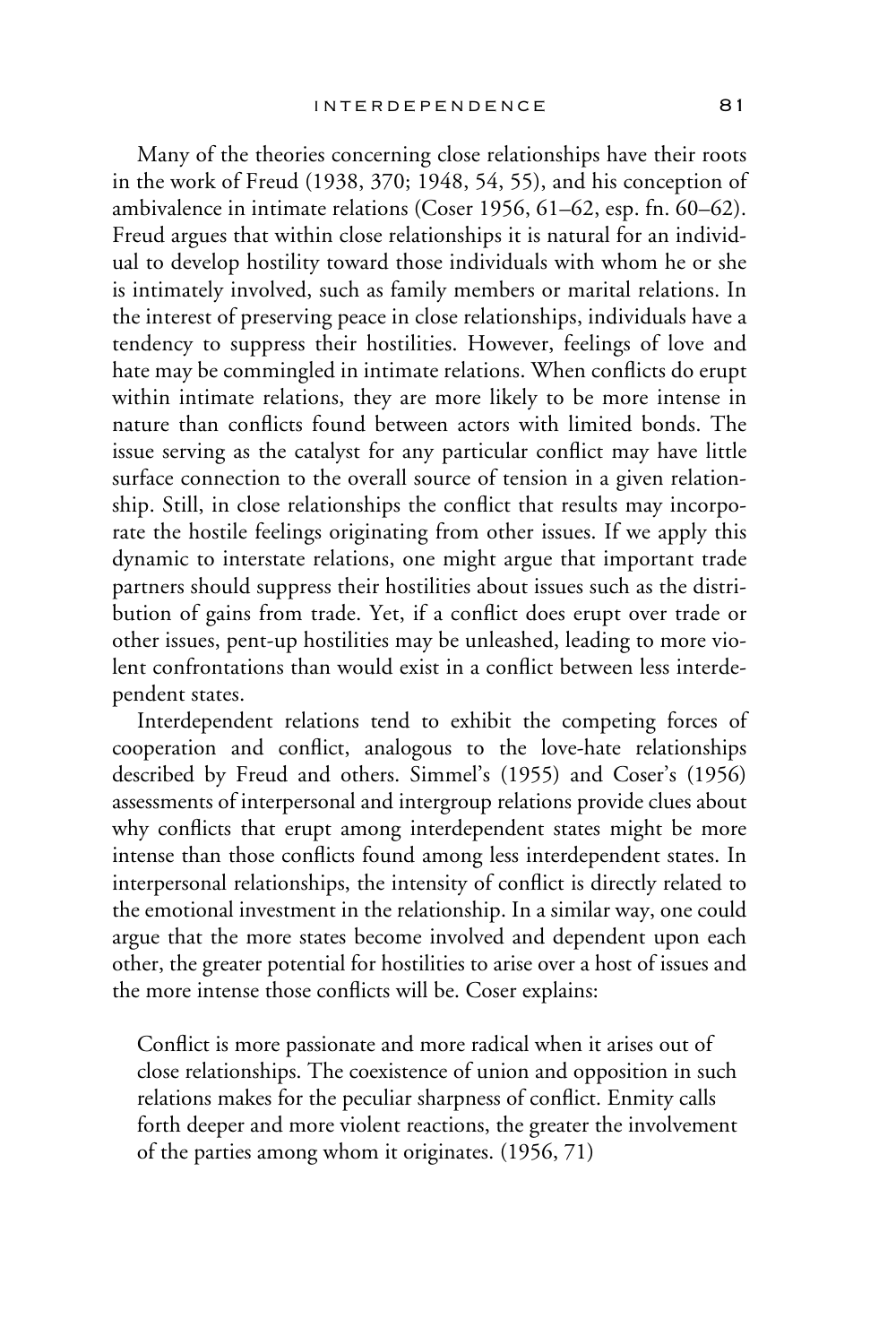The conditions under which hostilities will be suppressed or expressed in interdependent relations remain unclear. Given the economic and sociological motivations to refrain from harming an important trading relationship, we might expect important trading partners to repress tensions that arise in such relationships. This view might lead one to predict that interdependent relationships would witness less frequent conflict than other types of relationships. Coser suggests that the greater the involvement of actors and the more they have invested in a relationship, the more likely they will be to suppress their hostilities (chaps. 3–4). Nevertheless, the outbreak of a conflict could unleash suppressed hostilities and lead to particularly intense disputes. Coser adds that when institutional mechanisms exist to dissipate or channel hostile feelings, actors are more likely to suppress hostilities. Hostilities may even be directed toward a target other than the initial source of tensions. Drawing on liberal theories of interstate linkages, we would expect trade ties to facilitate the types of formal and informal mechanisms that serve to dissipate tensions.

Interdependent states should be motivated to protect the benefits enjoyed in such relationships and to suppress the hostilities that might arise over issues such as the distribution of gains from trade. I would therefore expect interdependent states to seek negotiated settlements to conflicts, rather than resorting to some form of military engagement. Still, the conditions under which hostilities will be suppressed, expressed, or intensified remain unclear. For this reason, I wish to examine whether interdependent states are better able than others to resolve their conflicts through negotiation. Moreover, it is unclear whether the enhanced mechanisms for conflict resolution presumed to exist in interdependent relationships necessarily mean that conflicts within such relationships would be less likely than others not to escalate in severity. Therefore, I also explore that issue here.

## research strategy

To find out whether interdependence affects the manner in which disputes are settled or escalate, I focus exclusively on cases of disputing dyads—those in which a dyad experiences a militarized interstate dispute, rather than examining all dyadic relationships as in my previous analyses. Once again, I focus on the period 1870–1992 for analyzing the partner-dependence measures of interdependence and the post–World War II period for the economy-dependence measures.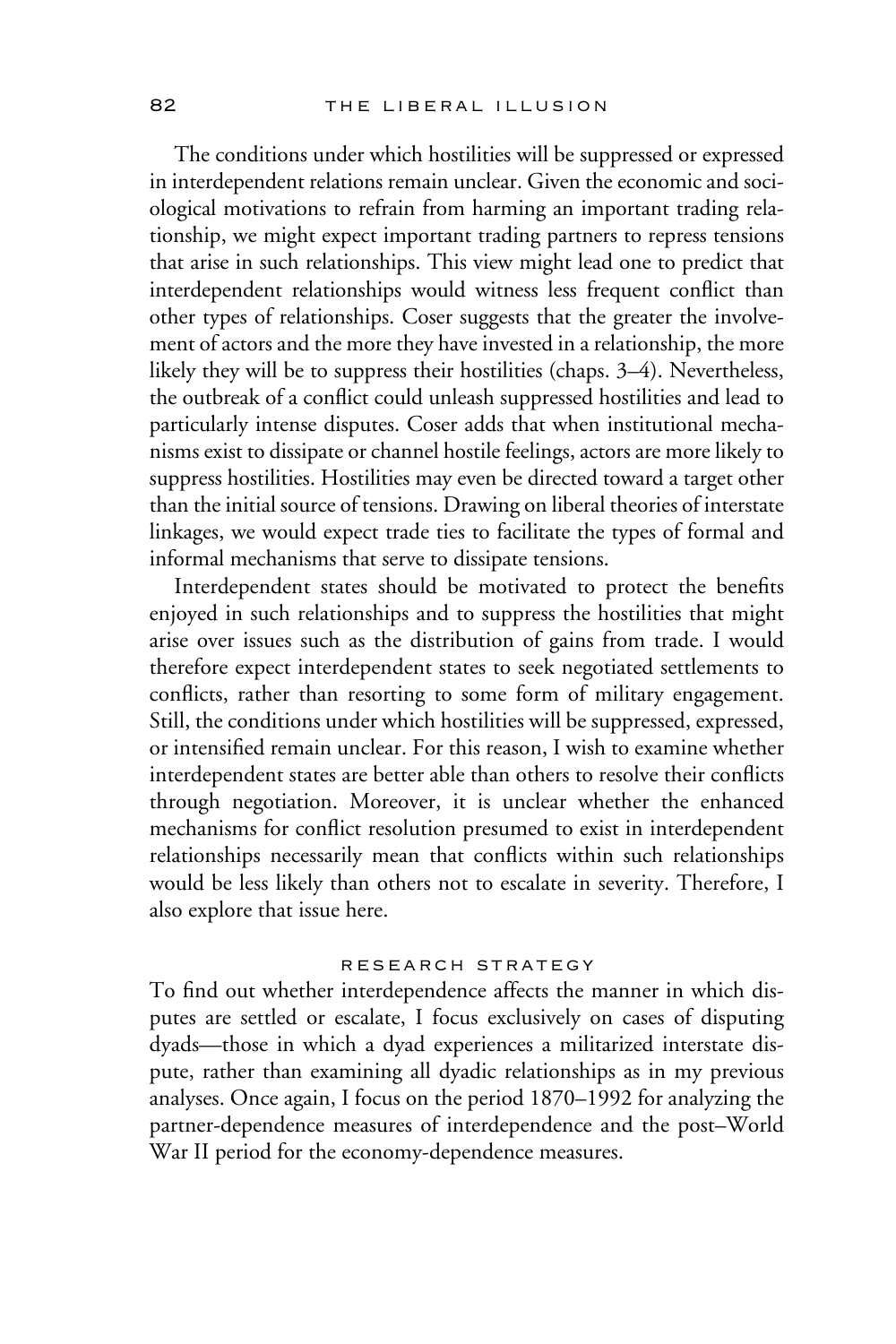Focusing exclusively on disputing dyads raises the question of whether sampling bias would affect my analysis. For example, if leaders systematically evaluated trade dependence with potential adversaries and refrained from participating in conflicts with important trading partners, then states would "select" into conflicts with other states only when they perceived potential threats to trading relationships to be low. Disputing dyads would therefore reflect this selection process, and the resulting sample would be different from the general population of dyads. It would be difficult to identify any association between trade and conflict escalation, if the existence of trade ties prevented states from entering conflicts.

While concerns about biased sampling may be warranted in studies focusing exclusively on disputing dyads, in the analyses presented here they do not appear to pose a problem. There is no reason to believe that leaders select their disputes based on trade-related factors or that disputing dyads have different types of trading relationships than other dyads. Similarly, we cannot assume that states only engage in conflict when they perceive that trade-related costs would be low. Based on the evidence presented in chapter 3—that interdependent dyads are more likely to experience MIDs—it might be more reasonable to argue that any sample of disputing dyads would contain a disproportionate share of interdependent dyads. Nevertheless, I believe that a state's decision to engage in a conflict arises from a complex series of events and interactions, rather than trade-related considerations alone. Thus, the sample of disputing dyads should be reflective of the general range of trading and interdependent relationships present in a general population of dyads. This means it is possible to assess the impact of interdependence at the dispute stage of the conflict process.

Most disputes (85 percent) involve only two states, and I focus on this sample. Deriving dyadic measures of dispute characteristics is difficult in struggles involving more than two states, since the characteristics describing the conflict may not be applicable to all states participating in the dispute. For example, the MID data set includes a variable for highest level of force employed in a conflict. States may be listed as participating in a dispute, but exit the conflict before it escalates to its highest level of conflict severity. Therefore, if I wish to ascribe the dispute characteristics to all the participants of the conflict, it is necessary to focus on one-onone conflicts. In multiple-party disputes, states may enter and leave the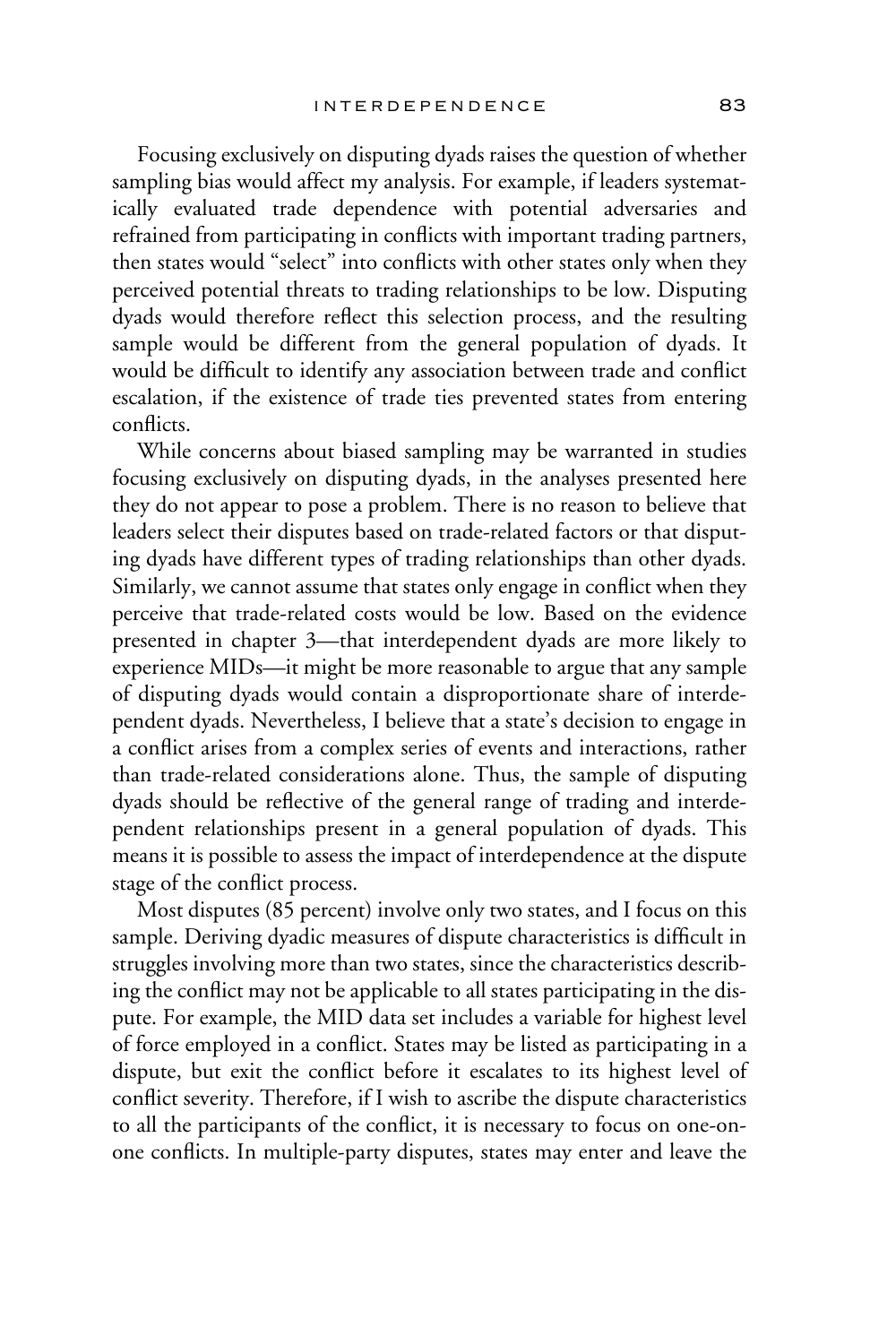conflict at different times, and in some cases states on opposite sides of a dispute may not even have any overlapping period of participation. Moreover, Jones, Bremer, and Singer (1996) demonstrate that the joining of disputes by third parties leads to conflicts that are systematically different from those that remain one-on-one in nature (e.g., they are longer in duration). To avoid dealing with the compounding effect of dispute joining in this analysis, I focus exclusively on disputes that begin and remain one-on-one.

Values for the dependent variable correspond to the year of the dispute, while a one-year lag is introduced for the independent variables to preclude reverse causality (see discussion in chap. 3). The control variables employed in the previous chapter are also included, with the exception of the control for temporal dependence. This control is excluded, since the problem of a preponderance of peace-years does not pose a problem for this analysis where the unit of observation is the disputing dyad.

The dispute data set contains information about several characteristics of a dispute, including its settlement type, battle fatalities, and highest level of force employed. Ideally, we would explore the sequential process associated with the unfolding of an event to determine the stages at which interdependence mattered. Unfortunately, data limitations make this approach difficult to pursue. The measures employed offer only a crude indication of dispute escalation. For example, states may choose to employ a high level of force at the onset of a conflict, which would entail no escalation from threats to displays or uses of force. Thus, while the relevant hypotheses are framed in terms of the restraint imposed on conflict escalation by interdependence, I am essentially estimating whether trade ties prevent the most serious disputes from occurring. Although the characteristics of conflict analyzed may appear redundant, multiple measures are included to provide a more comprehensive assessment of the relationship between trade and the conflict process.

I first examine whether interdependent dyads are better able than other dyads to achieve negotiated settlements to conflicts. I then investigate whether conflicts are more severe among more interdependent dyads than among other dyads. The dispute data set contains information about the type of settlement reached in a dispute and includes four categories: negotiated, imposed, none, and unclear. Since I am interested in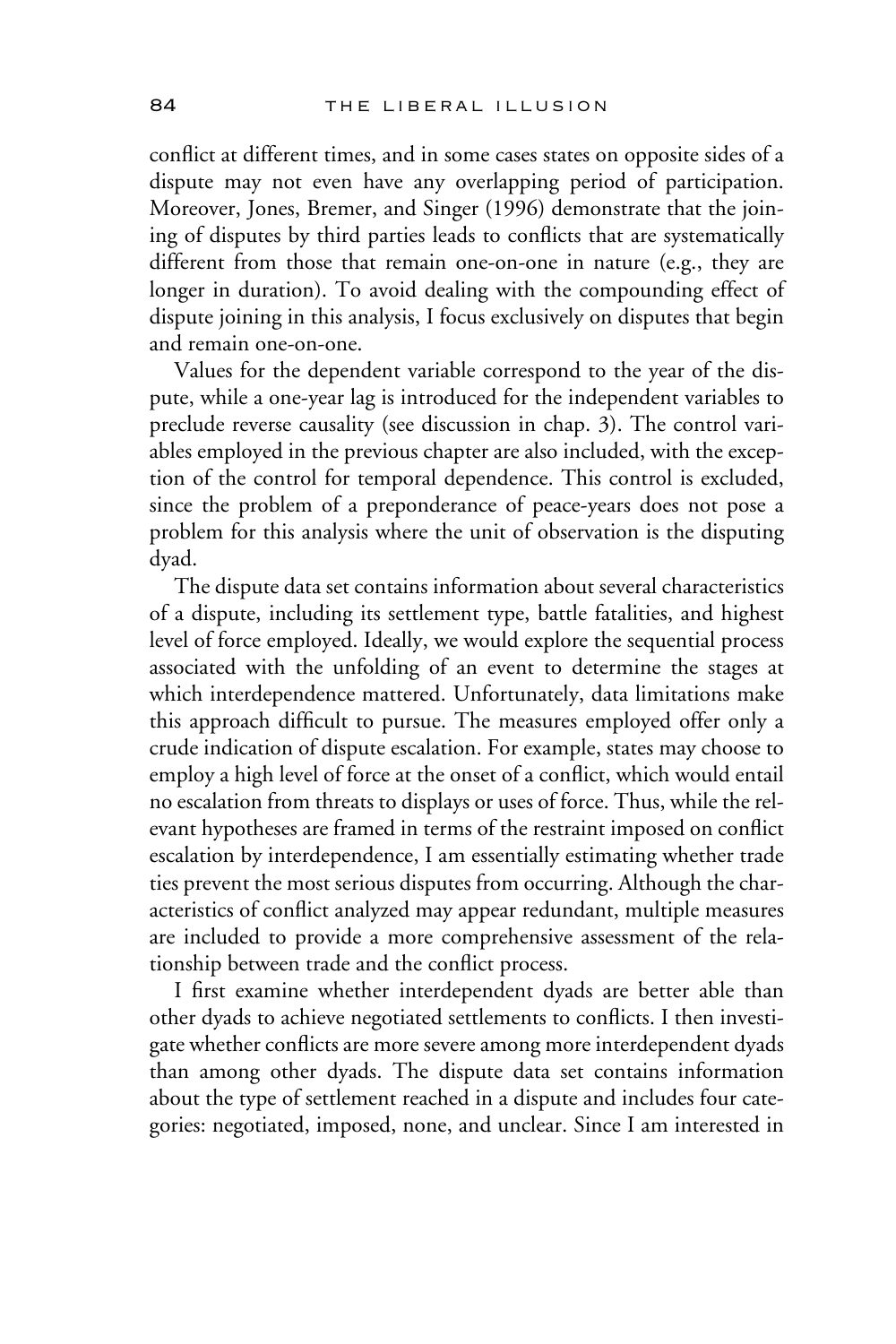whether negotiated settlements are achieved, I employ a dichotomous measure of negotiation, where dyads are coded with a value of one if they settle a dispute through negotiation and a value of zero otherwise.

Next, I explore whether more interdependent dyads are less likely than others to engage in the most serious form of dispute behavior, interstate war. Two closely related tests are undertaken. First, I examine whether interdependent dyads are less likely than others to engage in wars, as defined by the COW standard of 1,000 battle fatalities (Small and Singer 1982, 55, 59). A dichotomous measure is employed in which the occurrence of a war is coded a value of one and a nonoccurrence is coded zero in a particular disputing dyad. An additional test of trade's impact on dispute severity is conducted, where severity is measured employing the fatality-level variable from the dispute data set. Fatality level is an ordinal-level variable divided into the following categories based on battlerelated fatalities: (1) no fatalities; (2) 1–25 fatalities; (3) 26–100 fatalities; (4) 101–250 fatalities; (5) 251–500 fatalities; (6) 501–999 fatalities; and (7) 1,000 or more fatalities (Jones, Bremer, and Singer 1996).

In preliminary analyses, I also examined whether more interdependent dyads are more likely than others to confine their conflicts to threats, rather than engaging in higher levels of force. The use-of-force variable, also derived from the dispute data set, is an ordinal measure containing four categories of conflict behavior:  $(1)$  threat to use force;  $(2)$ display of force; (3) the actual use of force; and (4) war. I found no significant relationship between the interdependence measures or any of the control variables and the use-of-force category, and therefore I have decided to forgo reporting these results.

Again, I employ logit regression analysis to estimate the relationship between trade and the two dichotomous dependent variables (negotiated settlement and interstate war). Due to the fact that the fatalities variable is an ordinal categorical dependent variable, I use a specialized form of logit, ordered logit.<sup>1</sup> Ordered logit models permit me to estimate the probability that dyads will fall within a particular category of conflict severity. In addition to estimating the coefficients corresponding to each explanatory variable, the models estimate the threshold parameters separating adjacent categories of dispute intensity and severity. Estimates provide the underlying probability that dyads fall within a particular category, based in part on the explanatory factors included in the model and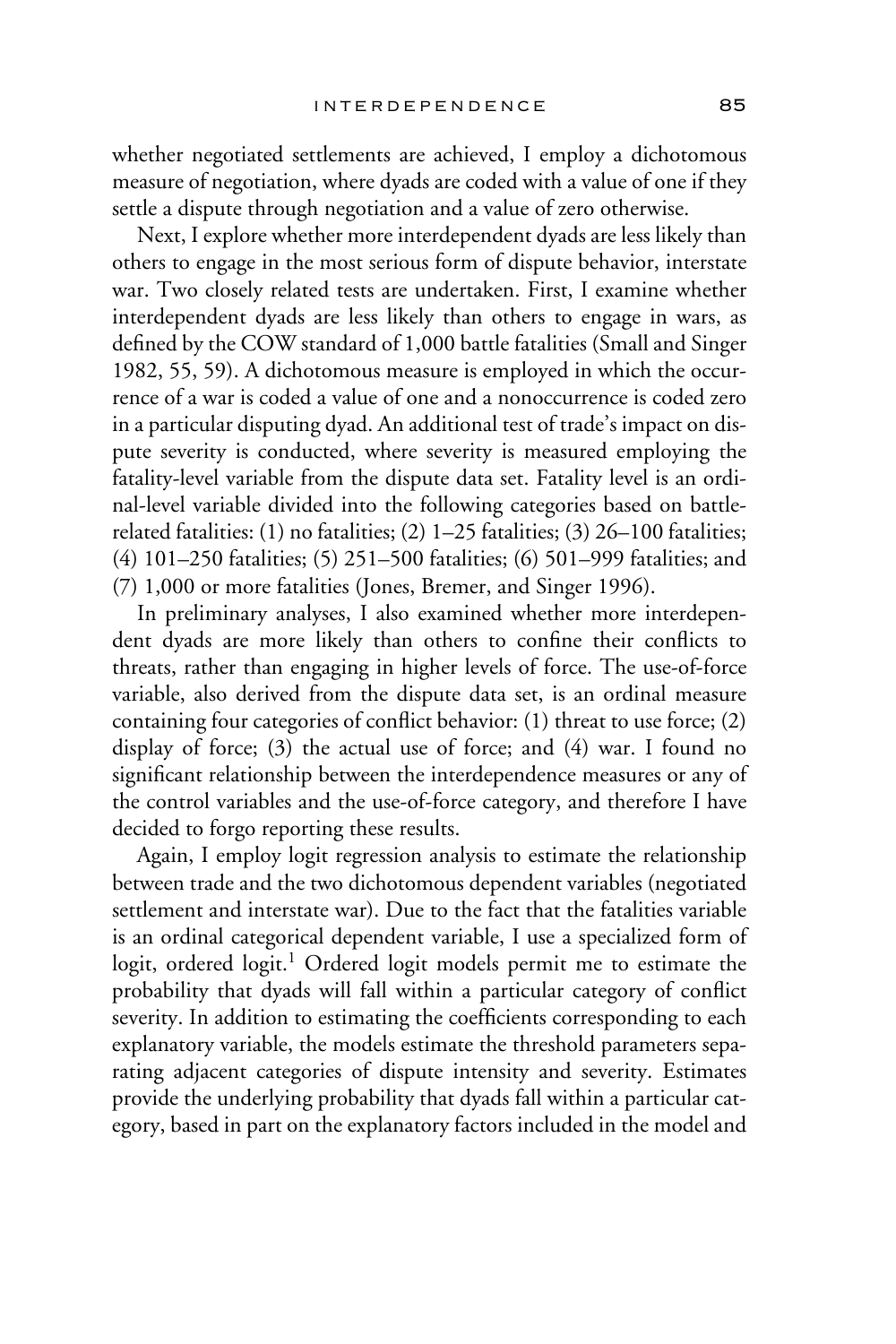in part on the unobserved factors influencing the distribution of dyads. The cut points reported for each model refer to the threshold parameters between categories of the ordinal variable.

#### empirical results

### Negotiated Settlements

Table 5 reports the results of the logit analysis estimating the impact of interdependence on the probability of achieving a negotiated settlement to a dispute. The results obtained when employing the partner-based measures of interdependence appear in column 1, while the results for the economy-dependence measures appear in column 2. The analysis with the partner-dependence measures includes the period 1870–1992,

|                                | Settlement            |                       |  |
|--------------------------------|-----------------------|-----------------------|--|
| Independent Variables          | Partner<br>Dependence | Economy<br>Dependence |  |
| Salience $_{t=1}$              | 8.178**               | 19.881                |  |
|                                | (2.141)               | (15.627)              |  |
| Symmetry $_{t=1}$              | 0.478                 | 3.392                 |  |
|                                | (1.030)               | (4.198)               |  |
| Interdependence $_{t=1}$       | $0.161*$              | $0.132*$              |  |
|                                | (0.075)               | (0.064)               |  |
| Contiguity $_{t=1}$            | $0.493*$              | 0.675                 |  |
|                                | (0.227)               | (0.369)               |  |
| Joint democracy $_{t=1}$       | $0.007*$              | 0.008                 |  |
|                                | (0.003)               | (0.004)               |  |
| Alliance $_{t=1}$              | $-0.022$              | 0.477                 |  |
|                                | (0.224)               | (0.270)               |  |
| Relative capabilities $_{t=1}$ | $-0.006$              | 0.172                 |  |
|                                | (0.077)               | (0.095)               |  |
| Constant                       | $-2.759*$             | $-6.557$              |  |
|                                | (1.084)               | (4.199)               |  |
| $\chi^2$                       | 25.83***              | $19.73**$             |  |
| Log-likelihood                 | $-375.62$             | $-221.01$             |  |
| Pseudo $R^2$                   | 0.03                  | 0.04                  |  |
| N                              | 845                   | 603                   |  |

TABLE 5. Interdependence and Negotiated **SETTLEMENTS** 

*Note:* Robust standard errors appear in parentheses.

Significance levels refer to two-tailed tests.

\**p* ≤ .05, \*\**p* ≤ .01, \*\*\**p* ≤ .001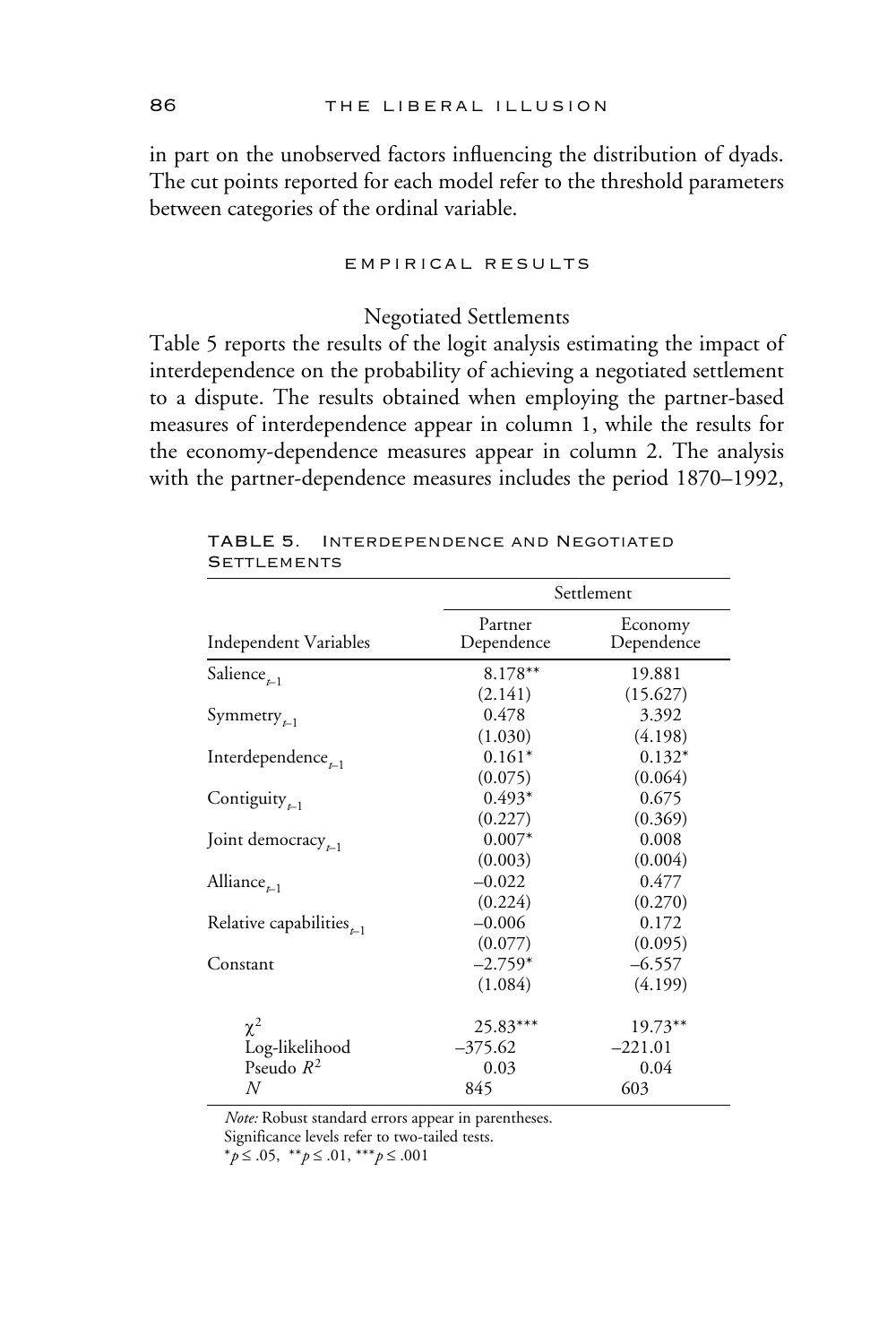while the analysis with the economy-dependence measures includes the period 1948–92. However, no discernible differences were found in the trade-conflict relationship in separate historical eras. While the former analysis is considered more generalizable since it includes a broader spatial and temporal domain, both measures are included to assess whether differences exist over measurement choice and over these different types of dependence.

The first set of results reveals that salience and interdependence are both statistically significant and positively associated with negotiated settlements to disputes. This finding is consistent with the liberal view that the expansion of trade ties is conducive to conflict resolution. Symmetry does not appear to have an independent effect on achieving negotiated settlements. However, when symmetry is combined with extensive ties, dyads are more likely to obtain such outcomes, as revealed by the interdependence index. It appears that it is the salience of the relationship or the extent of trade ties that is driving the positive relationship between interdependence and negotiated settlements.

The results for the analysis with the economy-dependence measures yield a slightly different picture. In this case, only the joint effect of salience and symmetry, captured in the interdependence index, is statistically significant. Dyads that are both symmetrical and salient appear to be more likely to achieve negotiated settlements. As I noted in the last chapter, the interdependence index captures the high end of the interdependence spectrum, suggesting that the benefits of conflict resolution mechanisms are mainly enjoyed when interdependence is high. There are no theoretical reasons to anticipate differences in the results derived with the two different sets of measures. In general, economy dependence is higher for states with small, rather than large economies. Partner dependence is contingent upon a state's total number of trading partners, which may or may not be related to its economic size. The variations in significance levels in the two analyses reported here may not result from real differences in the types of dependence, but may simply be the product of the smaller sample size in the latter analysis. Taken together, however, the results offer a similar picture. High interdependence does appear to increase the likelihood of achieving a negotiated settlement to conflict.

The coefficients pertaining to the control variables in the first analysis reveal that contiguous dyads and jointly democratic dyads are also more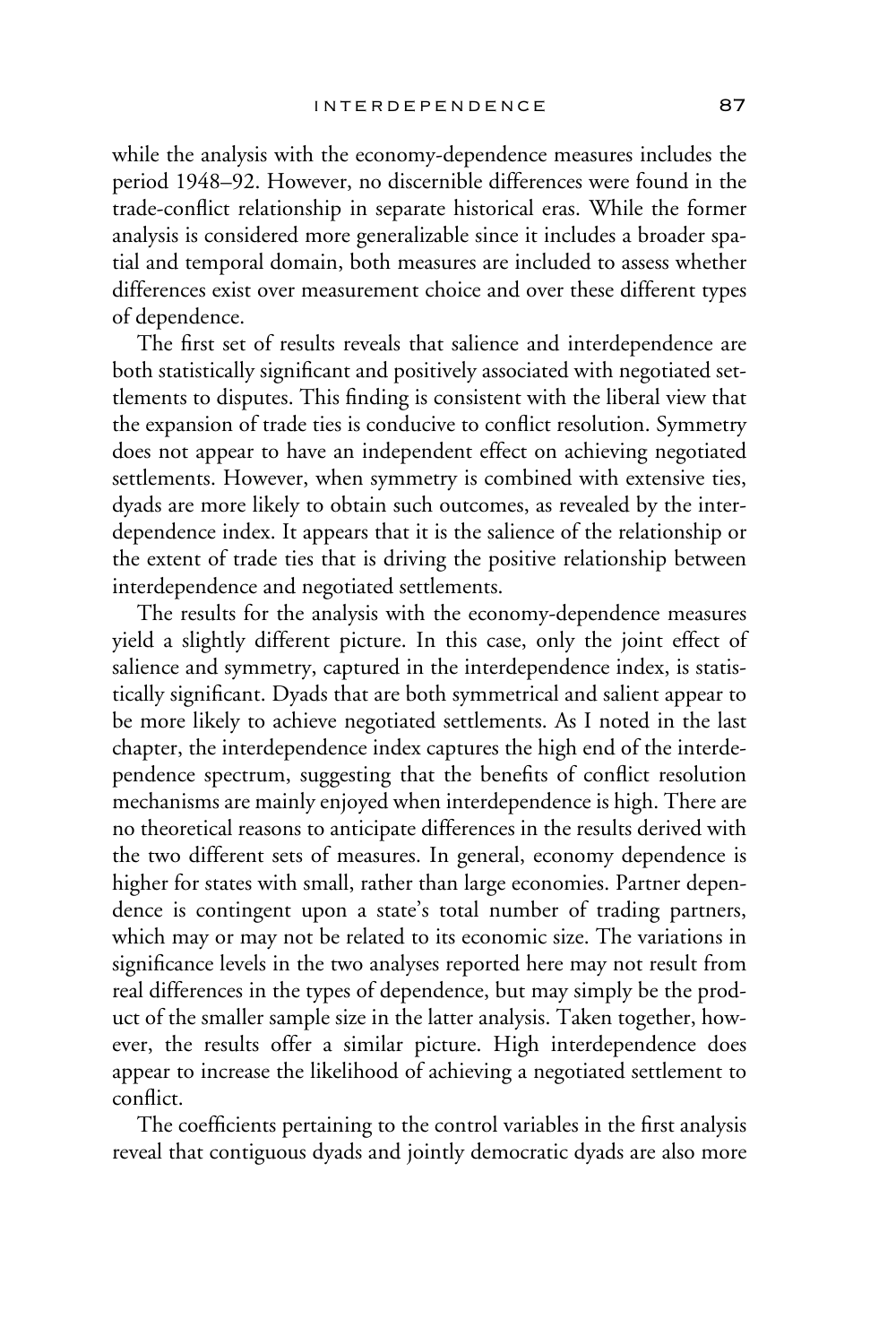likely to achieve negotiated settlements. Alliance ties and relative power appear to have little effect on settlement outcomes. In the second analysis, contiguity and joint democracy fall short of the minimum 0.05 significance level established for all the analyses in this study. But they approach this threshold with a significance level of 0.06, suggesting that there is likely an empirical connection.

We might conclude that interdependent dyads, because they are better able to negotiate conflict, are less likely to permit them to escalate. Yet, the relationship between negotiation and conflict escalation is not clear-cut. Negotiation might follow the escalation of conflict. In fact, states may have greater incentives to negotiate serious conflicts than less severe ones. Thus, the question remains whether interdependent dyads are less likely to experience serious conflicts. To address this question I turn to an analysis of war and dispute severity.

# The Escalation of Disputes to War

One way to determine whether interdependence affects the severity of conflict is to examine whether trade ties affect the probability that dyads will engage in the most serious disputes—wars. Table 6 illustrates the results of logit analyses of interdependence and war, where the results of analysis with the partner-dependence measures are reported in column 1 and those with the economy-dependence measures are reported in column 2. There are some variations across these two analyses. In the case of the partner-dependence measure, I find that salience or the extensiveness of trade ties increases the likelihood that a dyad will experience a war. The symmetrical nature of the ties does not appear to matter, nor does the multiplicative term representing the interaction effect of salience and symmetry. For the economy-dependence measure, the interdependence index is the only statistically significant variable, and it is positively associated with war involvement. In the latter analysis, war appears more likely only in those cases that have high salience and high symmetry, while in the former, war is more likely among salient trading relations, regardless of the degree of balanced dependence. There appear to be differences across the two types of dependence, but in general, the substantive interpretation of the findings is consistent. Trade does not appear to prevent dyads from engaging in the most serious conflicts. In fact, serious conflicts appear to be more likely for highly interdependent states. In the case of partner dependence, extensive ties appear to be associated with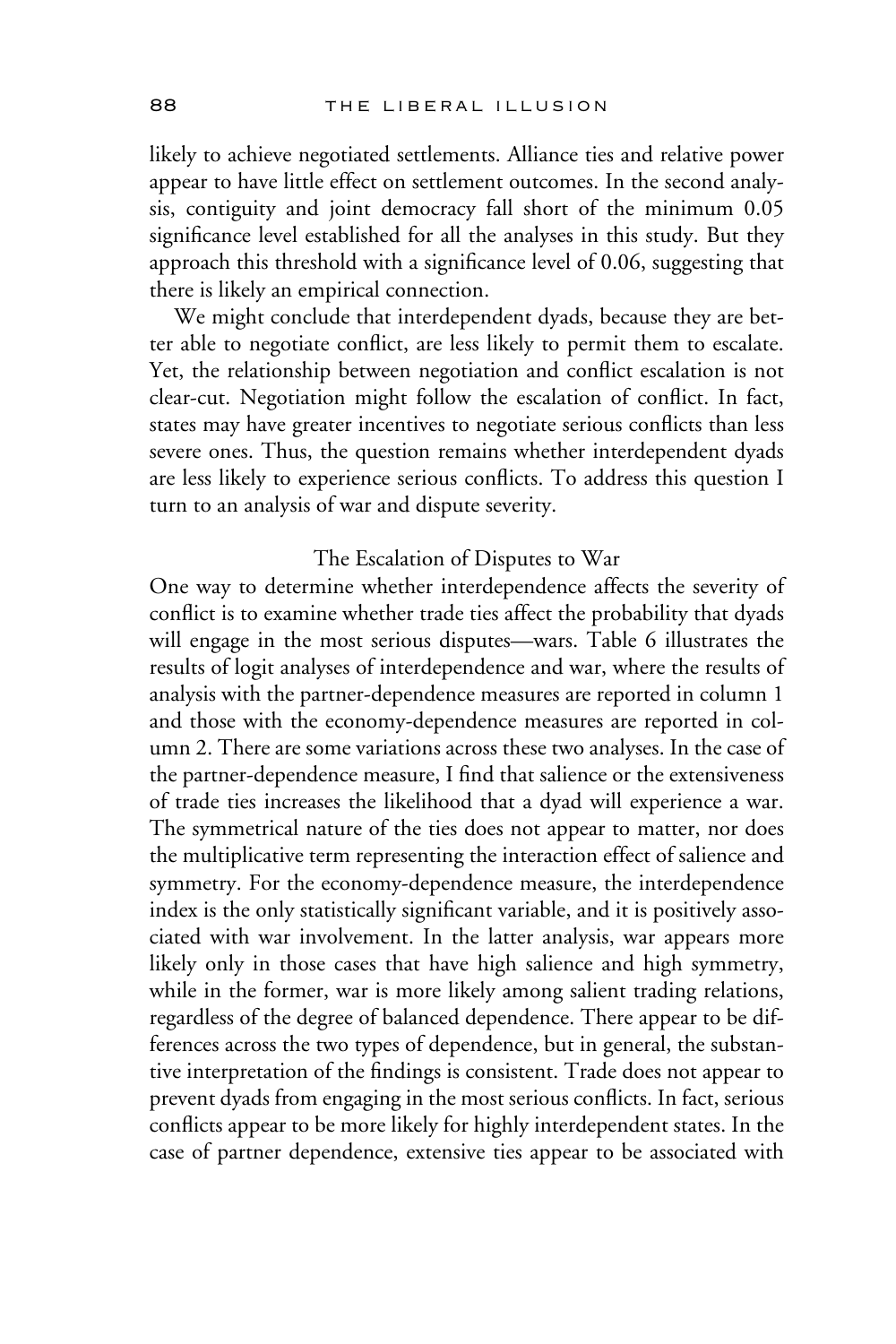escalation to war, regardless of the balance of dependence. With respect to economy dependence, extensive and symmetrical ties are positively associated with wars. The findings are consistent with the view that extensive ties may lead to severe conflicts.

Surprisingly, none of the control variables is statistically significant in either analysis. These variables are generally assumed to be better predictors of war involvement than are economic relationships. Using the likelihood ratio test to determine whether considering these control variables improves my statistical explanation of war, I find that their inclusion does not improve the estimated model significantly. Through a series of tests comparing the explanatory power of alternative models with the likelihood ratio test, I found that models estimating the salience of the economic relationship appear to offer the best fit for explaining war involvement. However, it would be difficult to justify excluding the con-

|                                                 | War Occurrence,                      |                                    |  |
|-------------------------------------------------|--------------------------------------|------------------------------------|--|
| Independent Variables                           | Partner<br>Dependence                | Economy<br>Dependence              |  |
| Salience $_{t=1}$                               | 11.394**                             | 61.156                             |  |
| Symmetry $_{t=1}$                               | (3.985)<br>1.033                     | (35.395)<br>6.502                  |  |
| Interdependence $_{t=1}$                        | (1.606)<br>0.253                     | (8.894)<br>$0.499**$               |  |
| Contiguity $_{t=1}$                             | (0.136)<br>0.389                     | (0.205)<br>0.217                   |  |
| Joint Democracy <sub><math>t-1</math></sub>     | (0.642)<br>$-0.010$                  | (1.516)<br>0.015                   |  |
| Alliance $_{t=1}$                               | (0.013)<br>$-0.308$                  | (0.015)<br>$-0.038$                |  |
| Relative capabilities $_{t=1}$                  | (0.579)<br>0.052                     | (0.855)<br>0.034                   |  |
| Constant                                        | (0.213)<br>$-5.200*$<br>(2.019)      | (0.298)<br>$-12.242$<br>(8.008)    |  |
| $\chi^2$<br>Log-likelihood<br>Pseudo $R^2$<br>N | $18.42**$<br>$-90.11$<br>0.05<br>845 | 18.38**<br>$-26.77$<br>0.08<br>603 |  |

TABLE 6. Interdependence and War

*Note:* Robust standard errors appear in parentheses.

Significance levels refer to two-tailed tests.

\**p* ≤ .05, \*\**p* ≤ .01, \*\*\**p* ≤ .001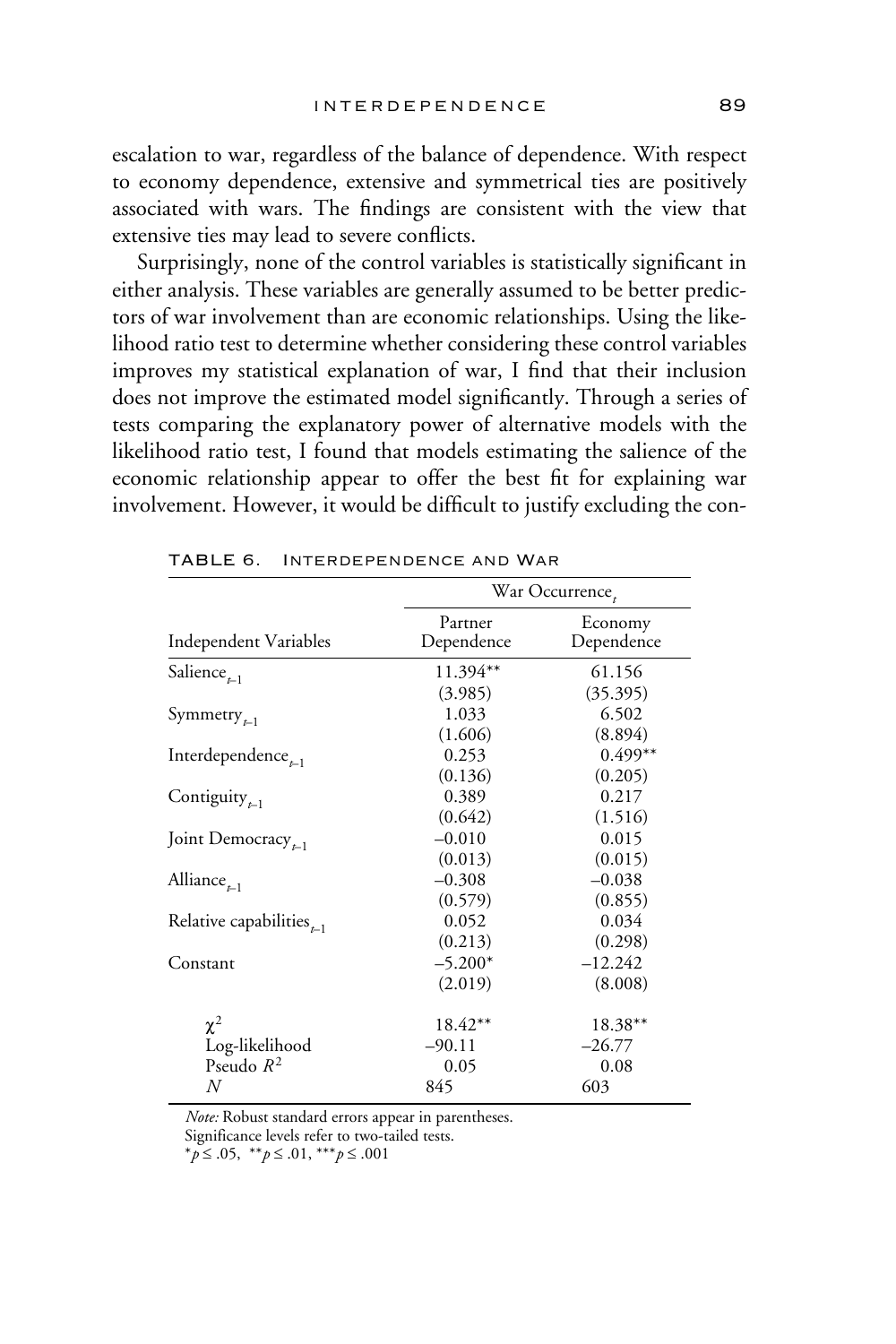trol variables; they offer little in the way of statistical improvement, but they are important to include on theoretical grounds.

# Battle Fatalities

Another way of assessing the severity of conflicts is to investigate the battle fatalities incurred in a given dispute, although such an analysis overlaps with the last section, where I examined whether interdependence affected the likelihood of dyads falling within the highest category of conflict severity. Here, I examine whether they tend to fall within the higher categories or are distributed relatively equally across categories. It may be the case that dyads are equally likely to fall within high and low ranges of conflict severity. This would be consistent with the view that interdependence entails competing forces of peace and conflict, neither of which dominates the overall equation.

I use an ordered logit specification to examine whether interdependence increases the likelihood that dyads will experience higher levels of battle fatalities. This analysis provides a finer gradation of the various ranges of battle deaths experienced in a conflict, compared to the previous analyses of war. Positive coefficients mean that dyads are more likely to experience conflicts with high numbers of battle fatalities, rather than low numbers of fatalities. It is possible that interdependent dyads are equally likely to experience wars and to experience conflicts with low fatalities.

Table 7 reports the results of an analysis employing the partnerdependence measures, while table 8 reports the results of the economydependence measures. For the partner-based measures, I find that the interdependence index is statistically significant and positive. This means that high levels of interdependence, associated with high salience and symmetry, increase the likelihood that dyads will experience more severe conflicts. Salience and symmetry alone do not appear to have an independent effect on battle deaths, but their joint effect is significant. Obviously, this contradicts the assumption that interdependence constrains violent behavior. Instead, the findings appear more consistent with the view that conflicts are more intense when they arise in highly interdependent relationships.

Among the control variables, I also find that contiguous and allied dyads are more likely to experience severe conflicts. This may not be surprising if we consider these factors to represent other forms of interdepen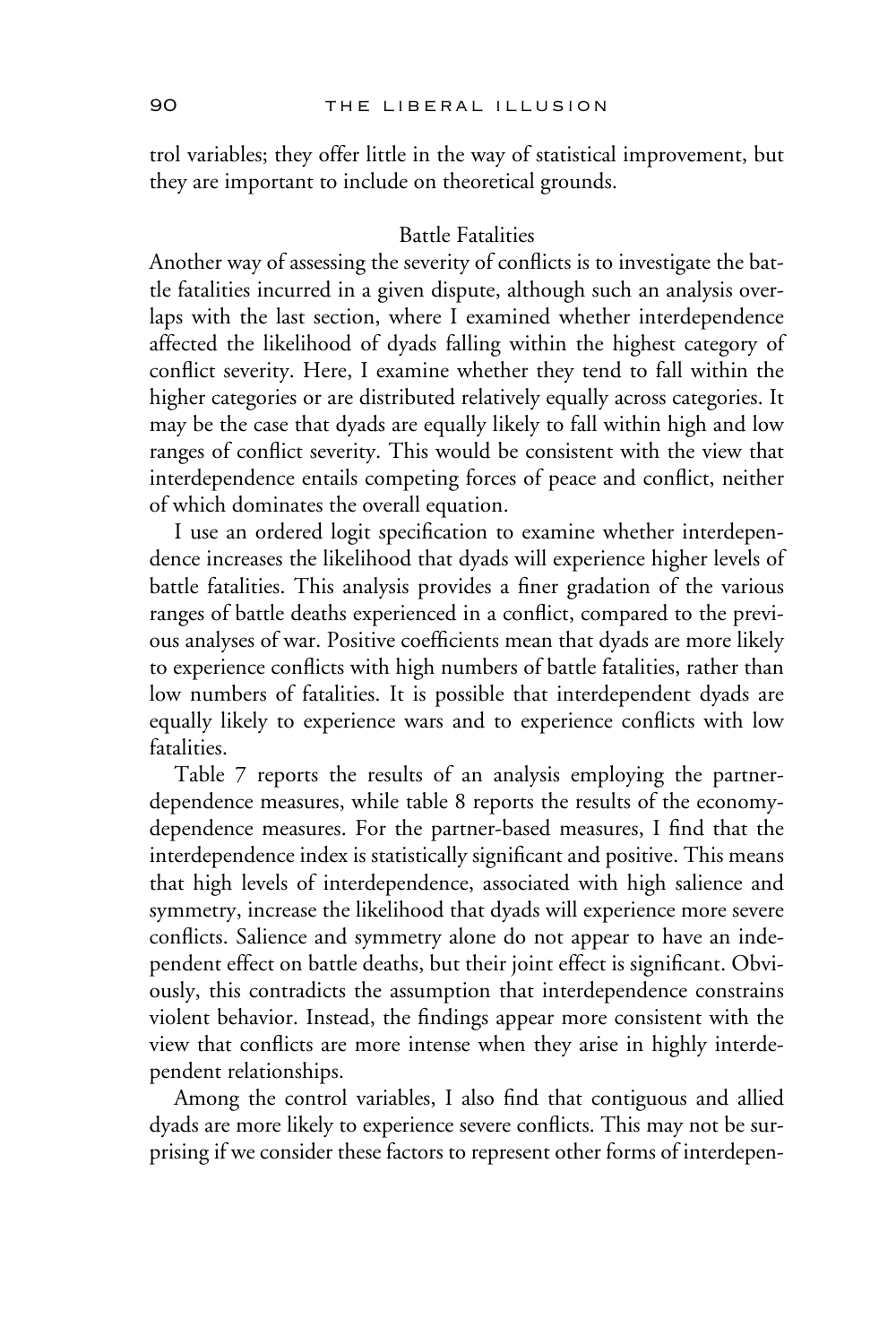dence—namely, geographical and military interdependence. Surprisingly, relative capabilities have no significant effect on battle fatalities, despite the tendency of conflict theorists to place a heavy emphasis on capabilities in determining conflict behavior. The lack of significance may result from two equally plausible scenarios that operate and whose effect might cancel each other out, in statistical terms. First, we can imagine that highly unequal power might result in high battle deaths, as a result of the stronger power's greater ability to inflict damage on a weak state. At the same time, relatively equal balances of power may result in more intractable conflicts, resulting in greater battle deaths. Perhaps a more surprising finding is the fact that joint democracy has a positive, but insignificant effect on battle fatalities. Given the proliferation of findings that jointly democratic dyads are more peaceful than other dyads, I would expect to find a significant negative effect on battle fatalities. The finding here, however, poses a less formidable challenge to the democratic peace

|                                |             | Robust |          |       |  |
|--------------------------------|-------------|--------|----------|-------|--|
| Variable                       | Coefficient | SE     | z        | p     |  |
| Salience $_{t=1}$              | 3.210       | 2.917  | 1.100    | 0.271 |  |
| Symmetry $_{t=1}$              | $-0.389$    | 1.337  | $-0.291$ | 0.771 |  |
| Interdependence $_{t=1}$       | 0.230       | 0.084  | 2.723    | 0.006 |  |
| Contiguity $_{t=1}$            | 0.689       | 0.244  | 2.821    | 0.005 |  |
| Joint democracy $_{t=1}$       | 0.004       | 0.004  | 1.173    | 0.241 |  |
| Alliance $_{t=1}$              | 0.369       | 0.204  | 1.812    | 0.070 |  |
| Relative capabilities $_{t=1}$ | $-0.093$    | 0.070  | $-1.322$ | 0.186 |  |
| Cut Point 1                    | 1.741       | 1.346  |          |       |  |
| Cut Point 2                    | 2.671       | 1.365  |          |       |  |
| Cut Point 3                    | 3.300       | 1.367  |          |       |  |
| Cut Point 4                    | 3.935       | 1.351  |          |       |  |
| Cut Point 5                    | 3.991       | 1.353  |          |       |  |
| Cut Point 6                    | 4.112       | 1.356  |          |       |  |
| $\chi^2$                       | 24.9***     |        |          |       |  |
| Log-likelihood                 | $-528.97$   |        |          |       |  |
| Pseudo $R^2$                   | 0.02        |        |          |       |  |
| N                              | 780         |        |          |       |  |

TABLE 7. Interdependence and Battle Fatalities, 1870–1992 (using partner-dependence measures)

*Note:* Significance levels refer to two-tailed tests. \*\*\**p* ≤ .001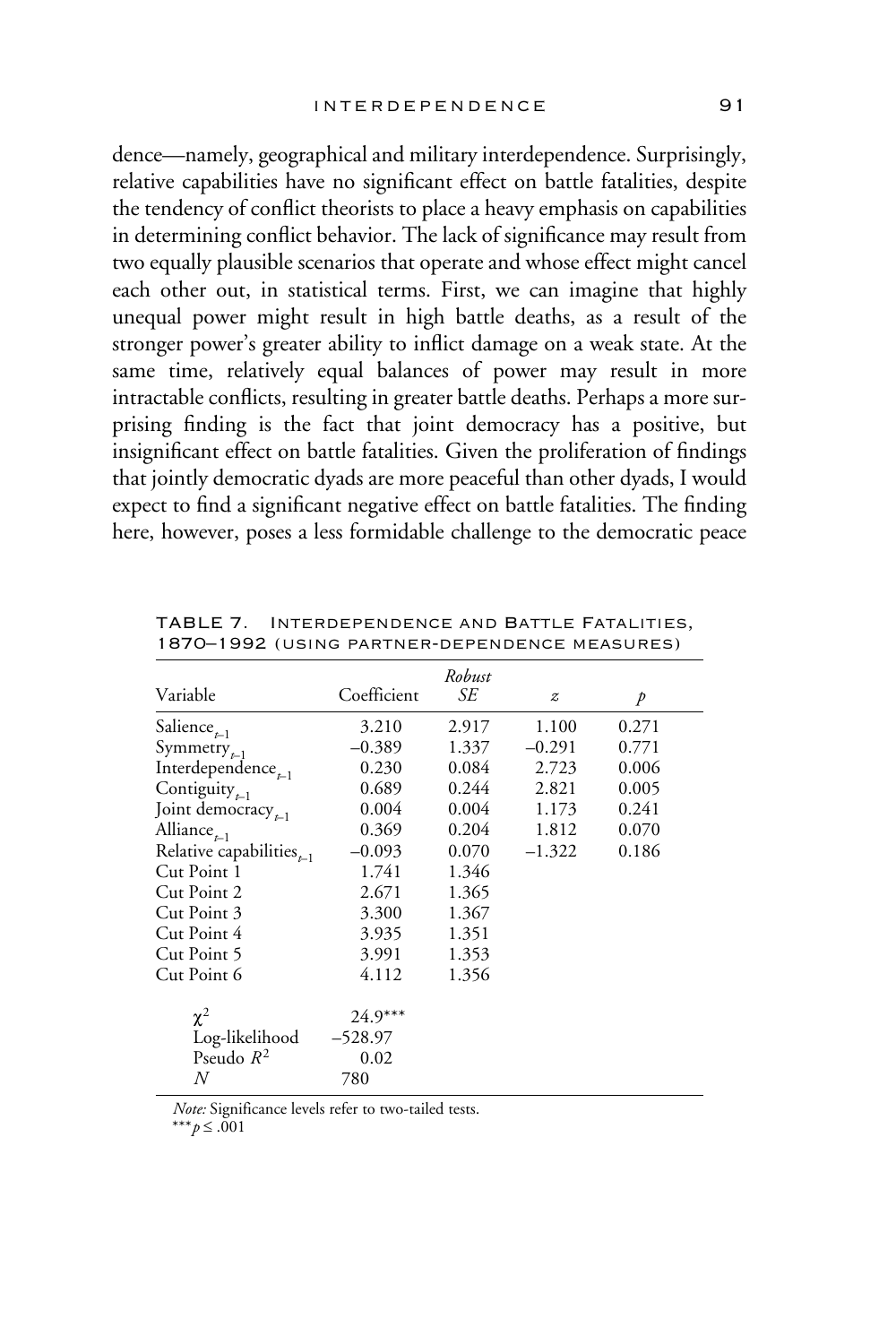proposition than that provided by Senese (1997), who finds a positive relationship between joint democracy and conflict intensity.

The findings reported in table 8 reveal that economy dependence does not appear to affect the battle fatality level. Obviously, this signifies that differences in empirical findings may result when employing alternative measures of interdependence. There are no compelling theoretical reasons to expect such differences. It may be the case that high partnerdependence tends to be more strongly associated with multiple forms of dependency compared to high economy dependence. As mentioned earlier, economy dependence will be higher for states that have lower GDP values. Again, it is unclear whether the differences in findings produced with alternative measures of dependence result from variations in sample size or composition or whether they result from real variations that exist between these types of interdependence. Perhaps more relevant to the conclusions about these findings is the fact that neither form of dependence offers a constraint to severe conflicts. Interdependence may not

|                                |             | Robust |          |       |  |
|--------------------------------|-------------|--------|----------|-------|--|
| Variable                       | Coefficient | SE     | z        | p     |  |
| Salience $_{t-1}$              | $-24.636$   | 21.174 | $-1.163$ | 0.245 |  |
| Symmetry $_{t=1}$              | $-5.189$    | 5.192  | $-0.999$ | 0.318 |  |
| Interdependence $_{t=1}$       | $-0.019$    | 0.083  | $-0.225$ | 0.822 |  |
| Contiguity $_{t=1}$            | $1.457***$  | 0.417  | 3.492    | 0.000 |  |
| Joint democracy $_{t=1}$       | 0.006       | 0.004  | 1.299    | 0.194 |  |
| Alliance $_{t-1}$              | 0.216       | 0.233  | 0.927    | 0.354 |  |
| Relative capabilities $_{t=1}$ | $-0.100$    | 0.087  | $-1.145$ | 0.252 |  |
| Cut Point 1                    | $-2.576$    | 5.041  |          |       |  |
| Cut Point 2                    | $-1.494$    | 5.047  |          |       |  |
| Cut Point 3                    | $-0.753$    | 5.039  |          |       |  |
| Cut Point 4                    | 0.378       | 5.012  |          |       |  |
| Cut Point 5                    | 0.534       | 5.006  |          |       |  |
| Cut Point 6                    | 0.719       | 5.003  |          |       |  |
| $\chi^2$                       | $21.21***$  |        |          |       |  |
| Log-likelihood                 | $-373.92$   |        |          |       |  |
| Pseudo $R^2$                   | 0.04        |        |          |       |  |
| N                              | 558         |        |          |       |  |

TABLE 8. Interdependence and Battle Fatalities, 1948–92 (using economy-dependence measures)

*Note:* Significance levels refer to two-tailed tests.

\*\*\**p* ≤ .001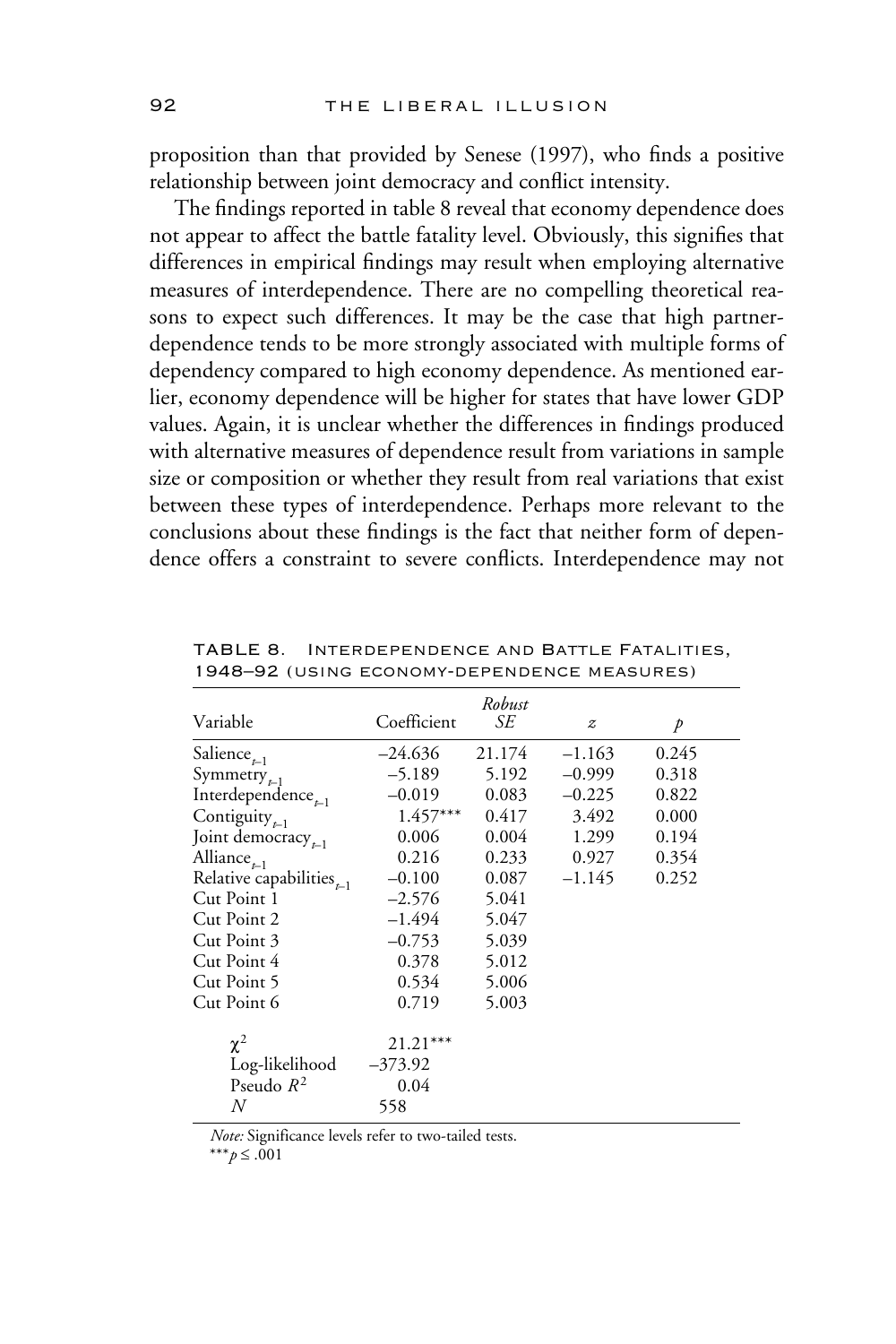increase the likelihood of severe disputes in the face of economic dependence, but it also will not decrease their likelihood.

The findings provide evidence of the competing forces that arise in interdependent relationships. Interdependent dyads may be equally likely to experience high and low battle fatalities, depending upon the type of interdependence analyzed. More important, it appears that cooperation and intense conflict may coexist in such relationships. The enhanced ability to achieve negotiated settlements of conflict is an indication that close ties can give rise to bonds conducive to cooperative conflict resolution. Yet, these mechanisms are not sufficient to preclude dyads from experiencing intense conflict. One might assume that intense conflicts provide an added impetus to seek negotiated settlements to conflicts; however, there appears to be no relationship between the intensity of a conflict and the settlement process. Of the 47 wars included in the sample of 1,591 disputes, 15 experienced negotiated settlements, while 32 did not. For nonwar disputes, 234 were negotiated, while 1,310 were not. Trade does appear to offer incentives or enhanced means for negotiating conflicts, but it does not appear to represent a constraint to the use of force.

#### conclusion

Despite the importance ascribed to balanced dependence in economic and social theories, the findings appear to offer more support to the view that it is the *extensiveness of linkages,* rather than their symmetrical or asymmetrical nature, that influences the evolution of disputes. Moreover, extensive ties appear to contribute to competing forces in international relations, whereby both cooperation and conflict may coexist. High interdependence may aid in achieving negotiated resolutions to conflicts, but it does not appear to prevent their outbreak or escalation.

What may be equally surprising from the empirical results presented thus far is that economic relationships appear to have as much, if not more, of an impact on the conflict process as most of the factors traditionally believed to play a significant role. No evidence is provided to corroborate claims that jointly democratic dyads are less likely to engage in intense forms of conflict. The transmission of cultural norms and the establishment of institutional mechanisms to mediate conflict, in conjunction with the economic disincentives associated with extensive trade ties, appear to have little effect in inhibiting the escalation of conflict.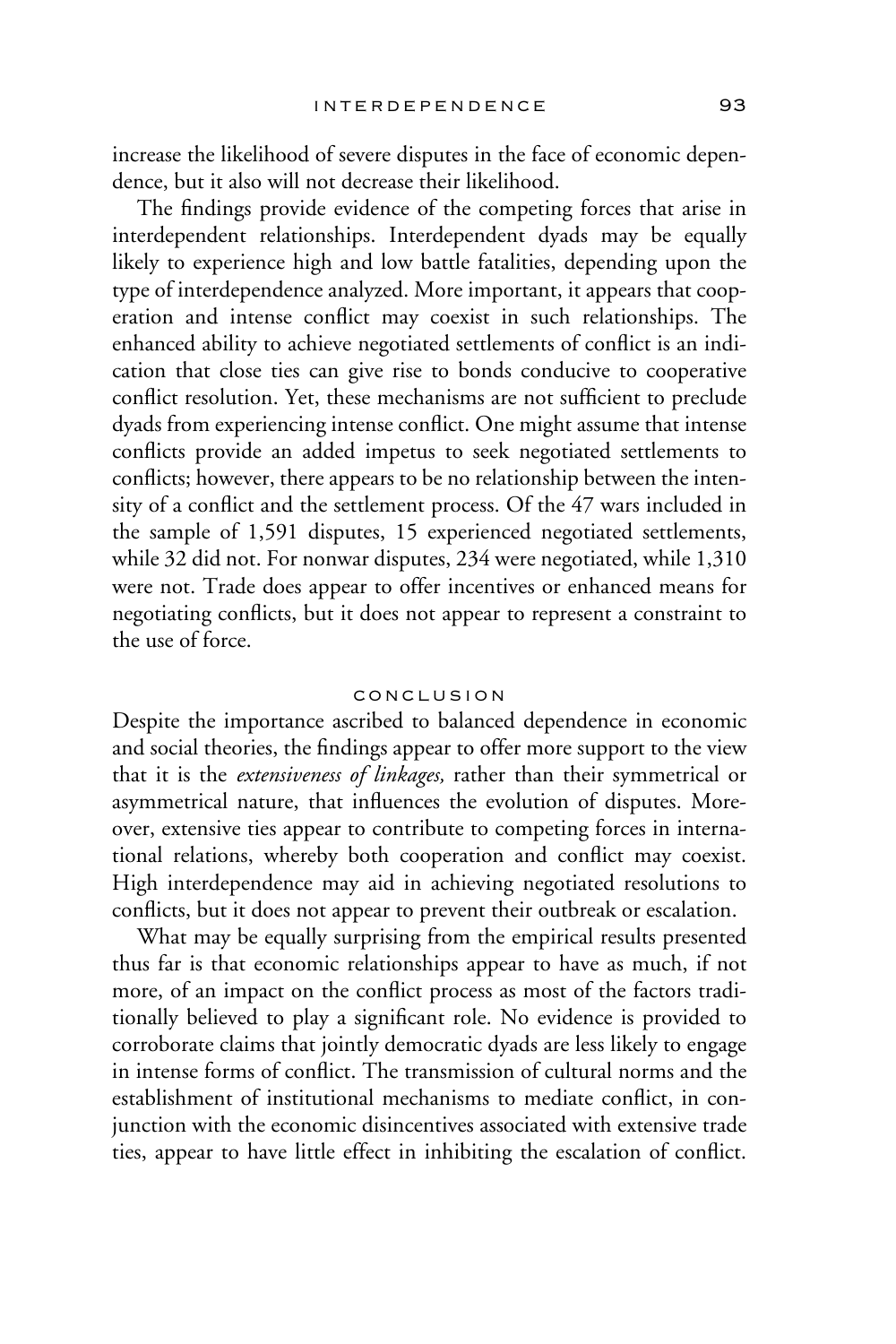Again, to understand why familiarity breeds contempt, it is useful to consider the arguments advanced in the psychological and sociological theories describing the dynamics of close relationships. As discussed in chapter 2, the liberal peace presumes that commonalties foster peace. However, intense conflict is often found within groups united by commonalties.

Why would we expect intense conflict in interdependent relationships? One way to think about this is to imagine the differing expectations present in close relationships. States may have different (i.e., higher) expectations for their allies than their adversaries or neutral parties. Leaders might expect friends to act in a manner more consistent with their preferences. The reference point for allies and adversaries differs, resulting in greater discontent when the actions of allies depart from preferred outcomes. For example, when a close trading partner fails to respond to demands for a particular action, the gap between expectations and actual outcomes will be much greater than when an adversary ignores the same demands. Adversaries are expected to act in a manner inconsistent with one's preferences, while friends are expected to compromise or acquiesce to requests or demands.

Feelings of betrayal may be greater when there is a divergence of expectations on the part of a close partner. This might explain why civil wars are more intense than other conflicts; the expectations citizens maintain toward their own government and their fellow citizens are greater than those anticipated from foreigners. For example, the animosity expressed against the enemy within is likely to be more intense than that expressed toward an external enemy (Coser 1956, chap. 4). This suggests that becoming more interdependent may be positive when the relationship is harmonious, but once conflicts arise, they may become more intense. Interdependent actors may have a tendency to suppress hostilities in the interest of preserving the relationship, but once a conflict breaks out there may be an outpouring of animosity, leading to more intense disputes. The review of critical theories in chapter 2 provides some explanation for the many sources of tension that may result among trading partners, but these sources of tension need not be the cause of the particular dispute. They may, however, contribute to the intensity of non-trade-related conflicts.

The analyses conducted in this chapter raise some interesting questions that require further exploration. It is clear that interdependence